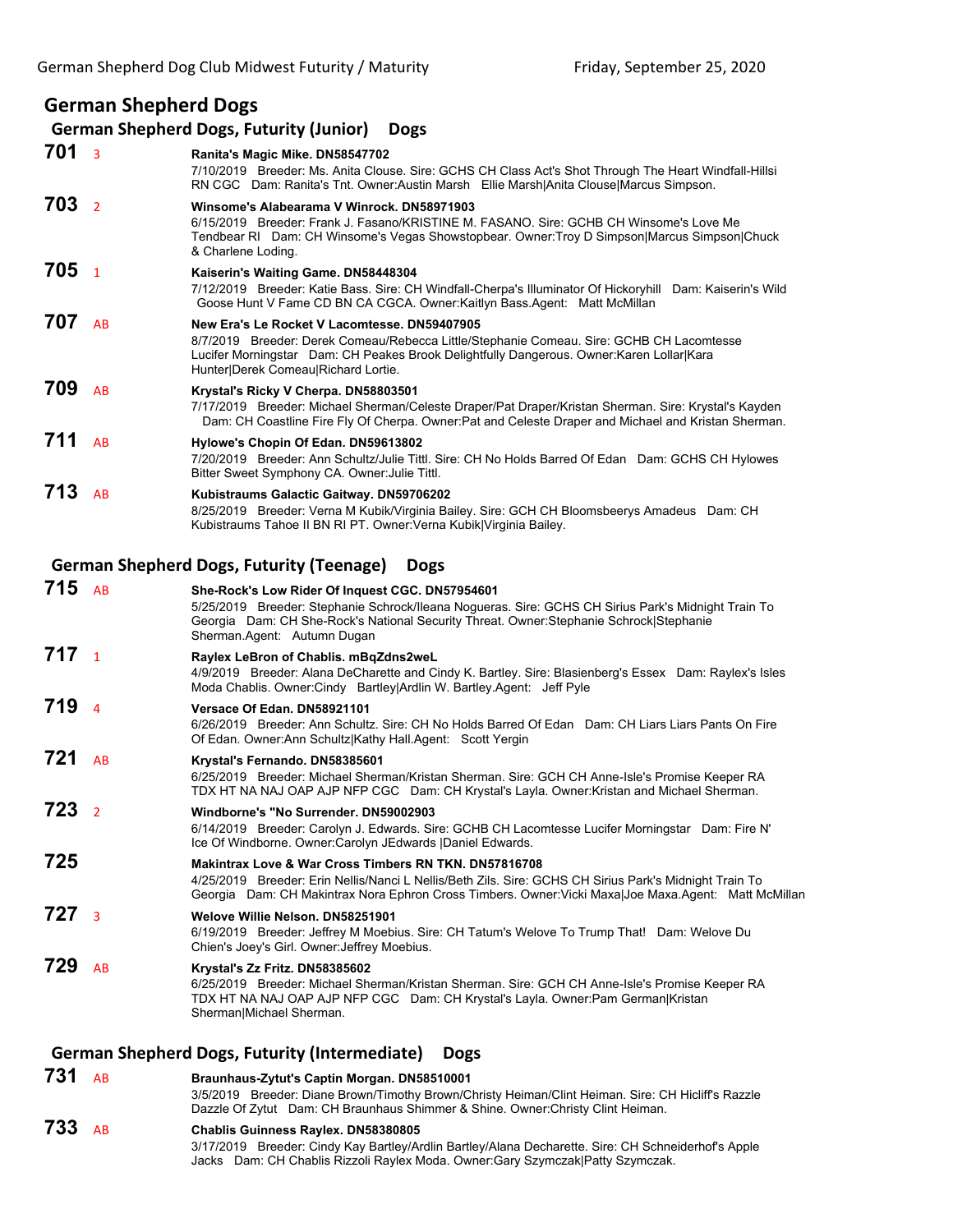| 735 | <b>AR</b> | Chablis Samuel Adams V Raylex. DN58380806<br>3/17/2019 Breeder: Cindy Kay Bartley/Ardlin Bartley/Alana Decharette. Sire: CH Schneiderhof's Apple<br>Jacks Dam: CH Chablis Rizzoli Raylex Moda. Owner:Cindy Bartley Agent: Jeff Pyle                                 |
|-----|-----------|---------------------------------------------------------------------------------------------------------------------------------------------------------------------------------------------------------------------------------------------------------------------|
| 737 |           | Simcar's One Way Ticket To Midnight. DN57996303<br>3/14/2019 Breeder: Margaret Simerson/Craig Carson. Sire: GCH CH Simcar's Duesenberg<br>Dam:<br>Kubistraum's Trinity Of Simcar. Owner: Margaret Simerson Craig Carson Agent: Liz Oster                            |
| 739 |           | Charbo's Top Gun At Tanbark. DN56971101<br>1/7/2019 Breeder: Roberta Schiffelbein/Charles Schiffelbein, Sire: CH Braunhaus Kid Rock Dam: CH<br>Charbo's Nyte Raven V Jalyn. Owner: Chris S Kimerer Charles Schiffelbein Roberta Schiffelbein. Agent:<br>Diane Brown |
| 741 | AB        | Simcar's One Bourbon One Scotch One Beer, DN57996302<br>3/14/2019 Breeder: Margaret Simerson/Craig Carson. Sire: GCH CH Simcar's Duesenberg<br>Dam:<br>Kubistraum's Trinity Of Simcar. Owner: Margaret Simerson Craig Carson. Agent: Liz Oster                      |

# **German Shepherd Dogs, Futurity (Senior) Dogs**

| $743 \quad 4$                                                    | CH Ark's Nowelle V Tripphill. DN55752605<br>11/9/2018 Breeder: Mary Tripp/Robert Coble/Dr. TERESA COBLE D.V.M. Sire: Scharoark Looking For<br>Trouble Dam: Scharo Ark Xmas Anticipation. Owner: Mary Tripp   Dr. Teresa Coble and Bob Coble. Agent:<br>Nikki Bedea                                             |
|------------------------------------------------------------------|----------------------------------------------------------------------------------------------------------------------------------------------------------------------------------------------------------------------------------------------------------------------------------------------------------------|
| 745<br>$\overline{3}$                                            | Tacoras-Eunoia World Traveler V Kaiserin, DN56117906<br>11/25/2018 Breeder: Lisa Carroll/Wayne Walker/Matt McMillan. Sire: Karizma's Key Largo Von Loar<br>Rowland Dam: CH Karizmas Asia Von Loar Kaleef Tacora. Owner: Kaitlyn Bass Matt McMillan .Agent:<br>Matt McMillan                                    |
| 747<br><b>AB</b>                                                 | Foothills President Clay Morrow V Windsong. DN55835502<br>11/13/2018 Breeder: Chris Lecher/Hal Lecher. Sire: CH Jovon's Trieste Of Lealynn CGC Dam:<br>Schneiderhof's Knockout, Owner: Chris Lecher.                                                                                                           |
| 749<br><b>AR</b>                                                 | Guardian's Thief Of My Heart V Rochill Lauguin. DN56293402<br>10/12/2018 Breeder: Jayne M Faupl/Laura Shearin/Julia Foster. Sire: GCH CH Charbo Jalyn's Xtortionist<br>V Tanbark Lauguin Dam: Guardians Go4the Gold Rochill. Owner:LAURA SHEARIN Jayne M Faup  Julia<br>Foster Agent: Diane Brown              |
| $751_{1}$<br><b>Best Futurity Dog</b><br><b>Best in Futurity</b> | Kenlyn Marquis' On The Road Again V Hoyle. DN55684306<br>11/4/2018 Breeder: Sharon Gabrielson/Liz Oster. Sire: GCHB CH Marquis' Can You Stop The Rain V<br>Kenlyn Dam: CH Welove Duchiens Riverly Hoyle. Owner: Paul Johnson Liz Oster.                                                                        |
| 753                                                              | Kimberlite's Sunshine Of My Life. DN55884901<br>11/5/2018 Breeder: Kim McNamara. Sire: GCH CH Lacomtesse Bellamy Dam: CH Signature's Abby<br>Scuito RN CGC. Owner: Cheryl Olson.                                                                                                                               |
| 7552<br><b>Reserve Futurity Dog</b>                              | Krystal's Asher V Cherpa. DN55146004<br>10/2/2018 Breeder: Pat Draper/Celeste Draper/Michael Sherman/Kristan Sherman. Sire: GCH CH Anne-<br>Isle's Promise Keeper RA TDX HT NA NAJ OAP AJP NFP CGC Dam: CH Coastline Girl On Fire Of<br>Cherpa. Owner: Pat and Celeste Draper and Michael and Kristan Sherman. |
|                                                                  | German Shepherd Dogs. Futurity (Junior)<br><b>Bitches</b>                                                                                                                                                                                                                                                      |

#### **German Shepherd Dogs, Futurity (Junior) Bitches 700** <sup>2</sup> **Hylowe's Strozzi Of Edan. DN59613804**

|                  | Reserve Futurity Bitch 7/20/2019 Breeder: Ann Schultz/Julie Tittl. Sire: CH No Holds Barred Of Edan Dam: GCHS CH Hylowes<br>Bitter Sweet Symphony CA. Owner: Julie Tittl Agent: Julia Foster-Hess                                                                                |
|------------------|----------------------------------------------------------------------------------------------------------------------------------------------------------------------------------------------------------------------------------------------------------------------------------|
| 702 <sub>4</sub> | Ambers Last Word Of Tonor - New Era. DN59002802<br>8/9/2019 Breeder: Barbara Amidon/Todd Vigor/Joan Vigor. Sire: GCHB CH Lacomtesse Lucifer<br>Morningstar Dam: Amber's My Funny Valentine. Owner:Derek Comeau Todd Vigor Courtney Penner.                                       |
| 704              | Verdi Of Hylowe Edan. DN59613803<br>7/20/2019 Breeder: Ann Schultz/Julie Tittl. Sire: CH No Holds Barred Of Edan Dam: GCHS CH Hylowes<br>Bitter Sweet Symphony CA. Owner:Ann Schultz.Agent:   Diane Paul                                                                         |
| 706 <sub>3</sub> | Woodside's Jolene, CKGQ3970936<br>8/3/2019 Breeder: Sandy Anderson. Sire: CH Woodside's Maxamillion Dam: CH Woodside's Mischief<br>Maker, Owner: Nattawatt Wooti.                                                                                                                |
| 708<br><b>FX</b> | Kaiserin's Marlin V Loran, DN58448303<br>7/12/2019 Breeder: Katie Bass. Sire: CH Windfall-Cherpa's Illuminator Of Hickoryhill Dam: Kaiserin's Wild<br>Goose Hunt V Fame CD BN CA CGCA. Owner:David Loran Katie Bass.Agent: Matt McMillan                                         |
| 710<br><b>AB</b> | New Era's Liberty Bell V Eclipse. DN59407906<br>8/7/2019 Breeder: Derek Comeau/Rebecca Little/Stephanie Comeau. Sire: GCHB CH Lacomtesse<br>Lucifer Morningstar Dam: CH Peakes Brook Delightfully Dangerous. Owner:Colette Skinner Amy<br>Nicols Debra Kaser Agent: Derek Comeau |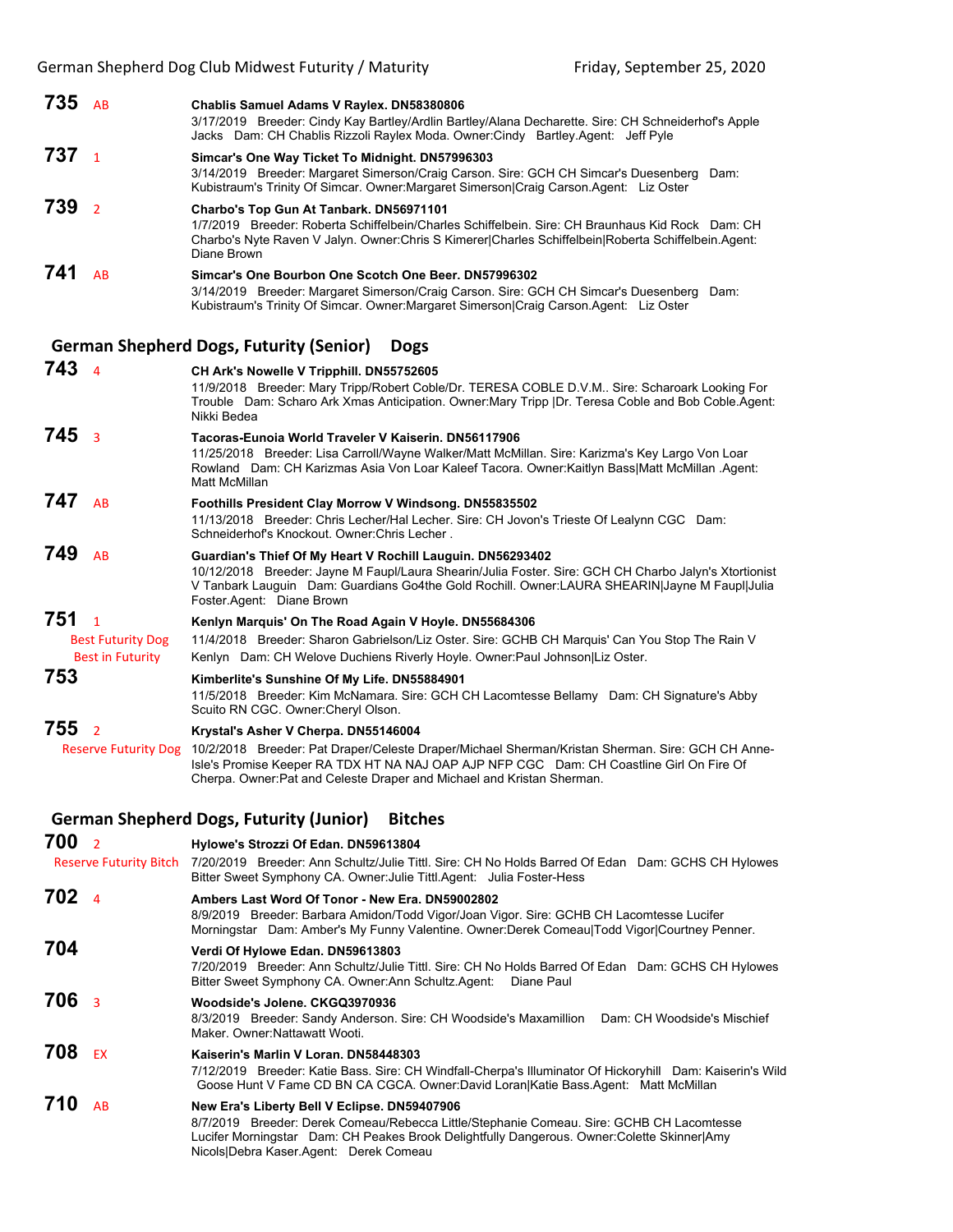| 712                   |                               | Todorhaus-Mojave Soaring In The Night. DN59757202<br>8/16/2019 Breeder: Mark French/Holly Leas/Martha Simonett. Sire: GCH CH Todorhaus Black Hawk V.<br>Lutzhaus FDC Dam: CH Anne Isle's Remy La Joie de Vivre RN CGCA CGCU TKN. Owner: SHARON<br>TODOROFF Lori Payne.                                                                               |
|-----------------------|-------------------------------|------------------------------------------------------------------------------------------------------------------------------------------------------------------------------------------------------------------------------------------------------------------------------------------------------------------------------------------------------|
| 714 <sub>1</sub>      |                               |                                                                                                                                                                                                                                                                                                                                                      |
|                       |                               | <b>Starrdogs Buckles And Boots. DN59327001</b>                                                                                                                                                                                                                                                                                                       |
|                       | <b>Best Futurity Bitch</b>    | 9/22/2019 Breeder: Kathryn A Roberts. Sire: CH Kaleef's Chaos Dam: GCHB CH Heartwood's Pistols                                                                                                                                                                                                                                                       |
|                       | <b>Best OS in Futurity</b>    | And Pearls FDC CA DJ. Owner: Kathryn Roberts.                                                                                                                                                                                                                                                                                                        |
|                       |                               | <b>German Shepherd Dogs, Futurity (Teenage)</b><br><b>Bitches</b>                                                                                                                                                                                                                                                                                    |
| $716$ AB              |                               | Welove Tanya Tucker. DN58251902<br>6/19/2019 Breeder: Jeffrey M Moebius. Sire: CH Tatum's Welove To Trump That! Dam: Welove Du<br>Chien's Joey's Girl. Owner: Jeffrey Moebius.                                                                                                                                                                       |
| 718 <sub>3</sub>      |                               | Windborne's "Tunnel Of Luv", DN59002901<br>6/14/2019 Breeder: Carolyn J. Edwards. Sire: GCHB CH Lacomtesse Lucifer Morningstar Dam: Fire N'<br>Ice Of Windborne. Owner:Carolyn JEdwards   Daniel Edwards.                                                                                                                                            |
| 720<br>$\overline{2}$ |                               | Von Loar Arona Gomez Of Karizma. DN60522901<br>5/18/2019 Breeder: Miguel Gomez/Raul Gomez/Carlos Arguimbau/Oscar Reyna. Sire: CH Von Loar Red<br>Rum Gomez Of Karizma RN CGC Dam: CH Gomez Matilda. Owner: Nattawat Woottil Carlos<br>Arguimbau Miguel Gomez Agent: Jeff Pyle                                                                        |
| $722$ AB              |                               | Caretti's All Or None, DN58417703<br>6/6/2019 Breeder: Cyndi Flautt/Jim Flautt. Sire: CH Cross Timbers Blackmale Dam: GCH CH Caretti's<br>Disorderly Conduct RI. Owner: Erin Nellis Nanci Nellis Cyndi Flautt. Agent: Scott Yergin                                                                                                                   |
| $724$ AB              |                               | Tazzman's Confidence In Motion, GG808266<br>4/21/2019 Breeder: Kerry Prevett/Patrick L Mclean/Kurt J Bauccio. Sire: Tazzman's Aregon Dam:<br>Tazzman's Inspiration Merivern. Owner: Jerry Bobak Wendy Bobak Kerry Prevett. Agent: Lenny Brown                                                                                                        |
| 726                   |                               | What's Not To Like Of Edan II. DN58921102<br>6/26/2019 Breeder: Ann Schultz. Sire: CH No Holds Barred Of Edan Dam: CH Liars Liars Pants On Fire<br>Of Edan. Owner: Ann Schultz. Agent: Diane Paul                                                                                                                                                    |
| 728                   | AB                            | Windborne's "Pink Cadillac". DN59002902<br>6/14/2019 Breeder: Carolyn J. Edwards. Sire: GCHB CH Lacomtesse Lucifer Morningstar Dam: Fire N'<br>Ice Of Windborne. Owner: Karen Lollar Jim Lollar Kara Hunter Jake Hunter.                                                                                                                             |
| 730                   | AB                            | Tri's Abby Of Hylocks. DN58854701<br>4/21/2019 Breeder: Jerry Rood/Frances Rood. Sire: Timberline's Dust Bowl Dance Dam: Hylock's Nyx.<br>Owner: JANET TYLER JERRY D ROOD FRANCES J ROOD.                                                                                                                                                            |
| 732                   |                               | Hylock's Hemera V Tripphill. DN58854702<br>4/21/2019 Breeder: Jerry Rood/Frances Rood. Sire: Timberline's Dust Bowl Dance Dam: Hylock's Nyx.<br>Owner: Mary Tripp.                                                                                                                                                                                   |
| 7344                  |                               | Caretti's Hail Or High Water. DN58417701<br>6/6/2019 Breeder: Cyndi Flautt/Jim Flautt. Sire: CH Cross Timbers Blackmale Dam: GCH CH Caretti's<br>Disorderly Conduct RI. Owner: Cyndi Flautt Jim Flautt. Agent: Scott Yergin                                                                                                                          |
| 736<br>$\overline{1}$ |                               | Aramist's Truth To Power V Marathon, DN58604604<br>6/21/2019 Breeder: Donna Calabrese/Natasha Kelley Sullivan/Olivia Calabrese/Amanda Yowell. Sire: CH<br>Maja Kaleef's Bold Ruler Of Marathon HSAs HIAs Dam: CH Atessa's You'Re So Vain Of Aramist HSAsc<br>HIAsc HXAs. Owner:Seth Keida Natasha Kelley Sullivan Donna Calabrese Agent: Nikki Bedea |
| 738                   | AB                            | Raylex Chablis Khaleesi of Blasienberg. d9tuScZAkC<br>4/9/2019 Breeder: Cindy Bartley and Alana De Charrette. Sire: Bladienberg's Essex Dam: CH Raylex's<br>Iles Moda Chablis. Owner: Tony and Jennifer Monk.                                                                                                                                        |
|                       |                               | <b>German Shepherd Dogs, Futurity (Amateur Junior/Teen)</b><br><b>Bitches</b>                                                                                                                                                                                                                                                                        |
| 740                   | $\overline{1}$                | Ranita's Pandora's Box. DN58547701                                                                                                                                                                                                                                                                                                                   |
|                       | <b>Best Futurity AM Bitch</b> | 7/10/2019 Breeder: Anita Clouse. Sire: GCHS CH Class Act's Shot Through The Heart Windfall-Hillsi RN                                                                                                                                                                                                                                                 |
|                       | <b>Best AM in Futurity</b>    | CGC Dam: Ranita's Tnt. Owner: Anita Clouse.                                                                                                                                                                                                                                                                                                          |
|                       |                               | <b>German Shepherd Dogs, Futurity (Intermediate)</b><br><b>Bitches</b>                                                                                                                                                                                                                                                                               |
| $742_3$               |                               | Simcar's One Promise Too Late. DN57996301                                                                                                                                                                                                                                                                                                            |

#### Kubistraum's Trinity Of Simcar. Owner:Margaret Simerson|Craig Carson.Agent: Liz Oster **744** AB **Krystal's Look What I Found. DN57442301** 3/15/2019 Breeder: Michael Sherman/Kristan Sherman. Sire: CH Kaleef's Joshua V Kenlyn HT Dam: Elite Design Asia Tokaye Dershimer. Owner:Kristan and Michael Sherman.

3/14/2019 Breeder: Margaret Simerson/Craig Carson. Sire: GCH CH Simcar's Duesenberg Dam: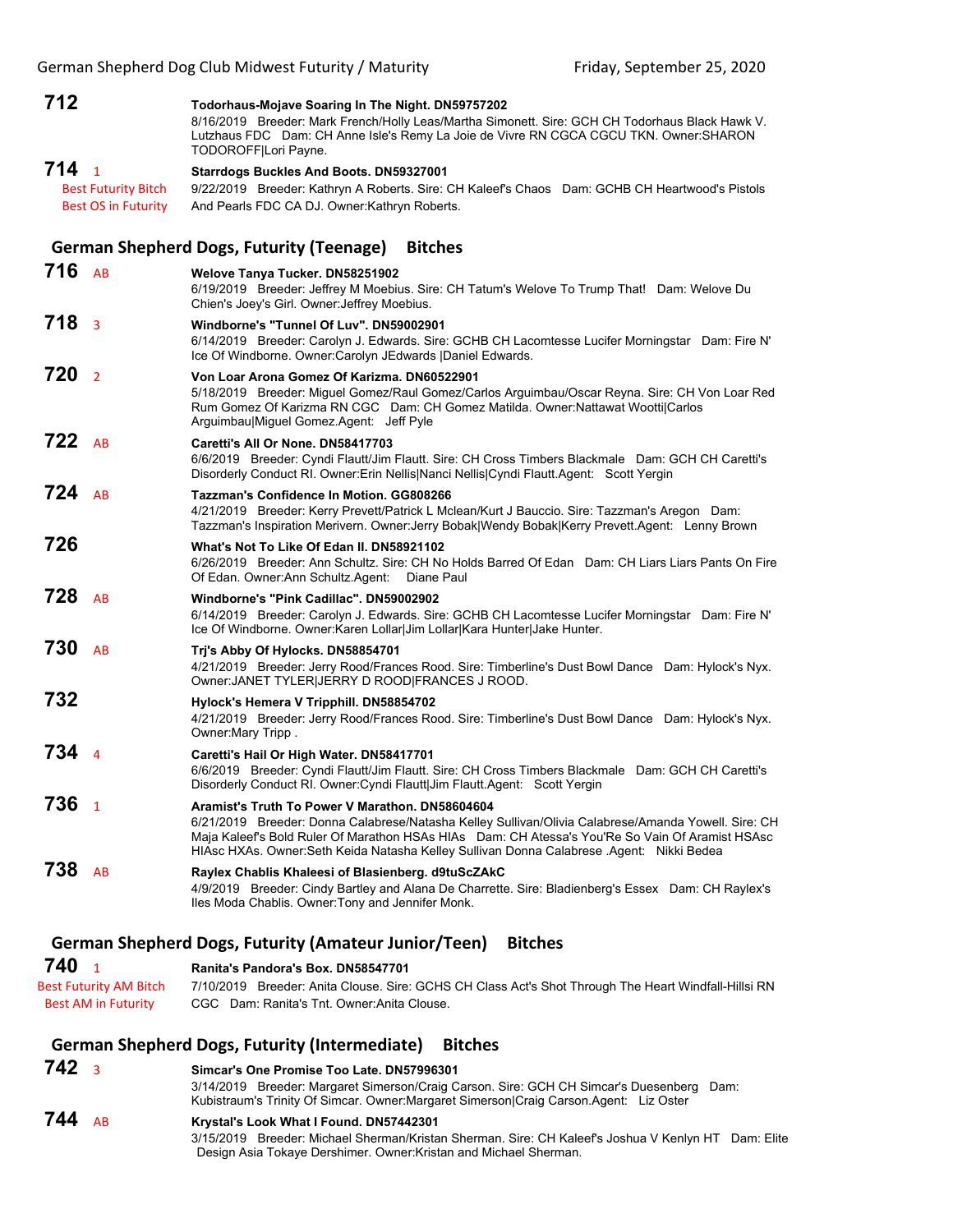| 746                                                           | $\overline{4}$          | Charbo's Front Paige News. DN56971107<br>1/7/2019 Breeder: Roberta Schiffelbein/Charles Schiffelbein. Sire: CH Braunhaus Kid Rock Dam: CH<br>Charbo's Nyte Raven V Jalyn. Owner: Roberta K Schiffelbein Charles Schiffelbein. Agent: Diane Brown                                                                                                          |  |
|---------------------------------------------------------------|-------------------------|-----------------------------------------------------------------------------------------------------------------------------------------------------------------------------------------------------------------------------------------------------------------------------------------------------------------------------------------------------------|--|
| 748                                                           | AB                      | Chablis Heineken V Raylex. DN58380801<br>3/17/2019 Breeder: Cindy Kay Bartley/Ardlin Bartley/Alana Decharette. Sire: CH Schneiderhof's Apple<br>Jacks Dam: CH Chablis Rizzoli Raylex Moda. Owner:Cindy Bartley Lori L. Kightley Alana<br>DeCharette Nancy D. Schneider.Agent: Jeff Pyle                                                                   |  |
| 750                                                           | $\overline{2}$          | Faithrock Valleyview Tinroof Forbidden Fruit. DN58272601<br>3/30/2019 Breeder: Terry Rock/Larry Rock/Judy DeRousse/Christine Leeka. Sire: GCH CH Faithrock<br>Caralon Good Vibrations CD RN Dam: GCH CH Hillside-Tanbark Locket Charboderouse Of Faithrock CD<br>RN HT FDC. Owner:Terry Rock Larry Rock Laura Marrocco Christine Leeka.Agent: Diane Brown |  |
| 752                                                           | $\overline{1}$          | CH Laslar Hickoryhill's Ariel Of Charan. DN57903308<br>3/4/2019 Breeder: Dave Lasater/Steven Grainger/Christine Grainger. Sire: GCH CH Cherpa's Dos Equis<br>Dam: Hickoryhills Leda Of Laslar Windfall. Owner: Angie Martin Nicol Bedea Dave Lasater Agent: Jeff Pyle                                                                                     |  |
| 754                                                           | AB                      | Tacoras Ricochet. DN57225002<br>3/13/2019 Breeder: Lisa Carroll/Wayne Walker. Sire: Karizma's Key Largo Von Loar Rowland Dam: CH<br>Tacoras Treasures Unseen. Owner: Chris Lecher   Lisa Carroll  Wayne Walker.                                                                                                                                           |  |
| 756                                                           | AB                      | Hickoryhill Laslar Rekindle Of Windfall. DN56594401<br>2/11/2019 Breeder: Christine Grainger/Steven Grainger/Jeff Pyle/Dave Lasater. Sire: CH Windfall-<br>Cherpa's Illuminator Of Hickoryhill Dam: Laslar's-Asgard's Revenge of Charan. Owner: Steve<br>Grainger Christine Grainger Dave Lasater.                                                        |  |
|                                                               |                         | <b>German Shepherd Dogs, Futurity (Senior)</b><br><b>Bitches</b>                                                                                                                                                                                                                                                                                          |  |
| 758                                                           | $\overline{2}$          | Krystal's Alexi V Cherpa. DN55146002<br>10/2/2018 Breeder: Pat Draper/Celeste Draper/Michael Sherman/Kristan Sherman. Sire: GCH CH Anne-<br>Isle's Promise Keeper RA TDX HT NA NAJ OAP AJP NFP CGC Dam: CH Coastline Girl On Fire Of<br>Cherpa. Owner: Kristan and Michael Sherman.                                                                       |  |
| 760                                                           | AB                      | Woodside's Here For The Party. FY813180<br>12/6/2018 Breeder: Sandy Anderson & William Campbell. Sire: CH Woodside's Maximillion Dam: CH<br>Woodside's Mischief Maker. Owner: William Campbell. Agent: Lenny Brown                                                                                                                                        |  |
| 762                                                           | AB                      | Windsong's Miss Demeanor V Foothills. DN56466302<br>12/28/2018 Breeder: CJ Lancaster-Bellinger. Sire: CH Barick's Perfect Shot CA Dam: CH Schneiderhof<br>Avalon V Windsong. Owner: Chris Lecher.                                                                                                                                                         |  |
| 764                                                           | EX                      | Guardians 2kiss A Thief V Rochill. DN56293401<br>10/12/2018 Breeder: Jayne M Faupl/Laura Shearin/Julia Foster. Sire: GCH CH Charbo Jalyn's Xtortionist<br>V Tanbark Lauguin Dam: Guardians Go4the Gold Rochill. Owner: Jayne M Faupl Julia Foster-Hess. Nicki<br>Bedea                                                                                    |  |
| 766                                                           | AB                      | Marquis' Olive Of Hoyle Haus. DN55684304<br>11/4/2018 Breeder: Sharon Gabrielson/Liz Oster. Sire: GCHB CH Marquis' Can You Stop The Rain V<br>Kenlyn Dam: CH Welove Duchiens Riverly Hoyle. Owner:Nan Kwiatek.Agent: Liz Oster                                                                                                                            |  |
| 768 4                                                         |                         | Mojave Todorhaus Tennessee Whiskey. DN56747602<br>10/30/2018 Breeder: Lori Payne. Sire: CH Todorhaus Mojave Land Slide CGC Dam: Todorhaus Total<br>Eclipse Of The Heart. Owner: Lori Payne Sharon Todoroff. Agent: Liv Calabrese                                                                                                                          |  |
| 770                                                           | $\overline{\mathbf{3}}$ | Bark Away's Glory Days Of George Creek. DN55394603<br>10/26/2018 Breeder: Seth Keida. Sire: George Creek-Sunfarm's Match Maker Dam: GCH CH Greenleaf's<br>Firestarter Surigo Cross Timbers. Owner: Seth Keida Nikki Jellison Bedea Dale Bedea.                                                                                                            |  |
| $772_{1}$                                                     |                         | Ark's Christmas Bells v Tripphill. DN55752603<br>11/9/2018 Breeder: Mary Tripp/Robert Coble/Dr. TERESA COBLE D.V.M Sire: Scharoark Looking For<br>Trouble Dam: Scharo Ark Xmas Anticipation. Owner: Teresa Coble  DVM  Bob Coble.  Robert Coble Mary<br>Tripp Ashley O'Brien.                                                                             |  |
| <b>German Shepherd Dogs, Maturity (Junior)</b><br><b>Dogs</b> |                         |                                                                                                                                                                                                                                                                                                                                                           |  |
| 757                                                           | 3                       | Valley View Faithrock Remember When. DN55086001<br>8/28/2018 Breeder: Christine Leeka/Terry Rock. Sire: GCH CH Faithrock Caralon Good Vibrations CD RN<br>Dam: Valley View's Champagne Kisses CA. Owner: Terry Rock Larry Rock Christine Leeka. Agent: Olivia<br>Calabrese                                                                                |  |
| 759                                                           | $\mathbf{1}$            | Luzak's Pure Michigan. DN53884101                                                                                                                                                                                                                                                                                                                         |  |
|                                                               |                         | Reserve Maturity Dog 6/1/2018 Breeder: Elizabeth Wilkerson. Sire: GCH CH Hylock's Sho Dam: GCH CH Luzak's Dance With<br>Me. Owner: Elizabeth Wilkerson Mark Wilkerson.                                                                                                                                                                                    |  |
| 761                                                           | AB                      | Caretti's Executive Order. DN53949101                                                                                                                                                                                                                                                                                                                     |  |

4/23/2018 Breeder: Cyndi Flautt/Jim Flautt. Sire: CH Cross Timbers Blackmale Dam: GCH CH Caretti's

Disorderly Conduct RI. Owner:Christi Kirby Baron|Cyndi Flautt.Agent: Scott Yergin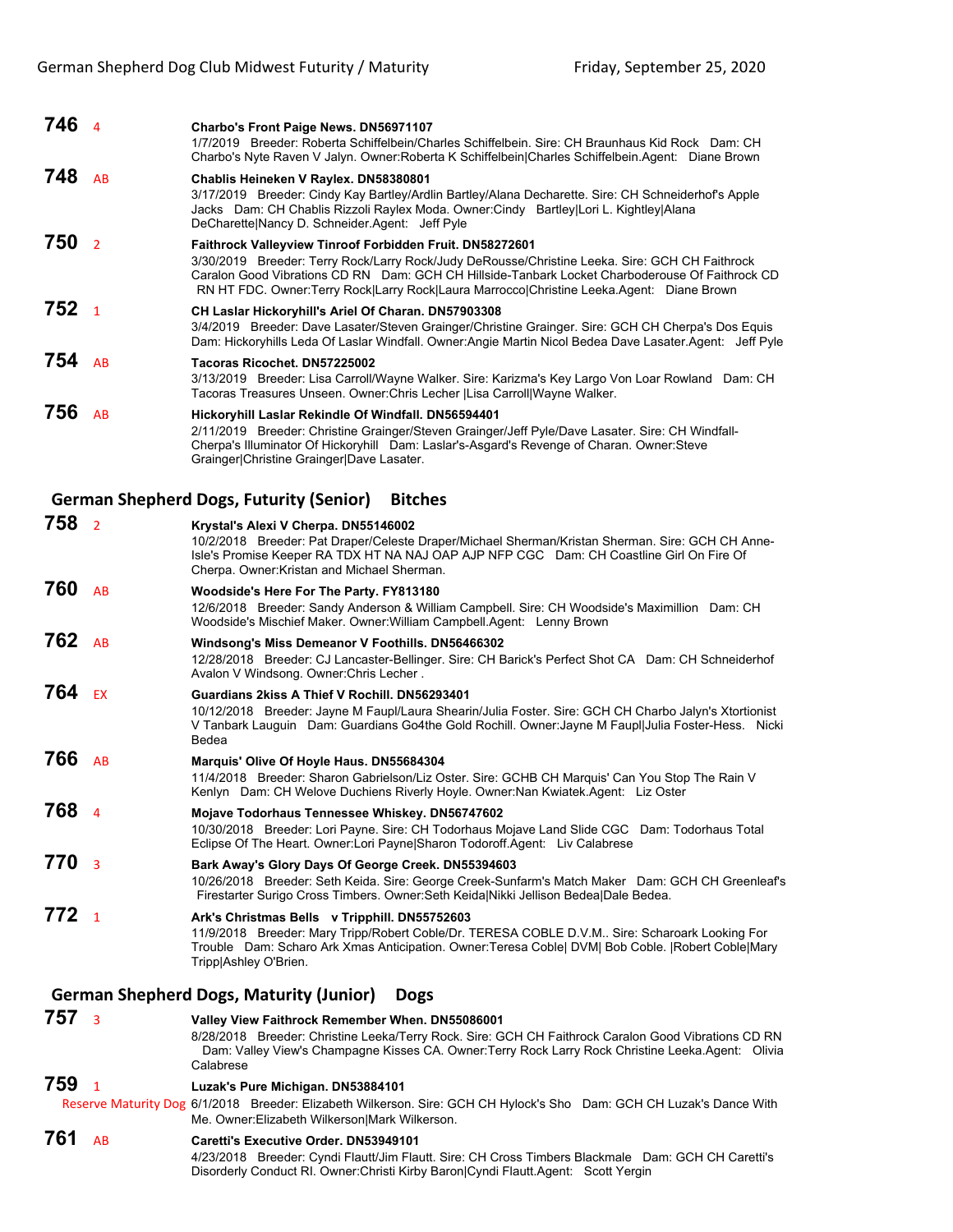|                  |                                                     | German Shepherd Dog Club Mildwest Futurity / Miaturity<br>Friday, September 25, 2020                                                                                                                                                                          |
|------------------|-----------------------------------------------------|---------------------------------------------------------------------------------------------------------------------------------------------------------------------------------------------------------------------------------------------------------------|
| 763 4            |                                                     | Ponca Hill-Tantara's We Will Rock You. DN55658702<br>7/21/2018 Breeder: Yvonne Kowalczyk/REED KOWALCZYK. Sire: CH Breal-Jogra's Uriah Dam: CH<br>Ponca Hill-Tantara's Heart Of Gold. Owner: Yvonne Kowalczyk Reed Kowalczyk. Agent: Mike Sherman              |
| 765              | <b>AB</b>                                           | Ponca Hill-Tantara's Work Of Art, DN55658706<br>7/21/2018 Breeder: Yvonne Kowalczyk/REED KOWALCZYK. Sire: CH Breal-Jogra's Uriah Dam: CH<br>Ponca Hill-Tantara's Heart Of Gold. Owner: Yvonne Kowalczyk Reed Kowalczyk.Agent: Mike Sherman                    |
| 767 <sub>2</sub> |                                                     | Kubistraums Power Pack, DN55200202<br>9/23/2018 Breeder: Verna Kubik/Virginia Bailey. Sire: GCH CH Lindenhill's Martello V Gracelyne Dam:<br>GCH CH Kubistraums Vista Of Aramist Peters Elite. Owner: Verna Kubik Virginia Bailey Agent: Diane<br>Brown       |
|                  |                                                     | <b>German Shepherd Dogs, Maturity (Senior)</b><br><b>Dogs</b>                                                                                                                                                                                                 |
| 769              | AB                                                  | Krystal's Kayden. DN52563502<br>12/15/2017 Breeder: Michael Sherman/Kristan Sherman. Sire: GCHB CH Cherpa's High Dollar Client<br>Dam: Elite Design Asia Tokaye Dershimer. Owner: Kristan and Michael Sherman.                                                |
| 771              | $\overline{1}$                                      | Todorhaus Trio King Kong. DN53195801                                                                                                                                                                                                                          |
|                  | <b>Best Maturity Dog</b><br><b>Best in Maturity</b> | 11/28/2017 Breeder: Sharon Todoroff/Kelly Foehl. Sire: GCHP CH Marquis' Hermes V Kenlyn Dam: GCH<br>CH Todorhaus' Trinity FDC. Owner: Sharon A Todoroff and Kelly Foehl Sharon Todoroff Kelly Foehl.                                                          |
| 773              | $\overline{2}$                                      | Welove R-Boy. DN55360201<br>3/4/2018 Breeder: Jeffrey M Moebius. Sire: CH Welove Du Chien's 'R' Man Dam: Welove Du Chien's<br>Joey's Girl. Owner: Jeffrey Moebius.                                                                                            |
|                  |                                                     | <b>German Shepherd Dogs, Maturity (Amateur Senior)</b><br><b>Dogs</b>                                                                                                                                                                                         |
| 775              | AB                                                  | Ranita's Lone Survivor V Brook, DN53111701<br>11/24/2017 Breeder: Kaye Brooks/Anita Clouse/Joann Corbin/S Morgan. Sire: CH Ranita's Dexter Morgan<br>Dam: GCHB CH Ranita's I'Ll Have Another CGC. Owner:Anita Clouse Kay Brook Joann Corbin Shiela<br>Morgan. |
|                  |                                                     | <b>German Shepherd Dogs, Maturity (Junior)</b><br><b>Bitches</b>                                                                                                                                                                                              |
| $774$ AB         |                                                     | Ponca Hill-Tantara's Won My Heart. DN55658701                                                                                                                                                                                                                 |
|                  |                                                     | 7/21/2018 Breeder: Yvonne Kowalczyk/REED KOWALCZYK. Sire: CH Breal-Jogra's Uriah Dam: CH<br>Ponca Hill-Tantara's Heart Of Gold. Owner: Yvonne Kowalczyk Reed Kowalczyk. Agent: Mike Sherman                                                                   |
| 776              | $\overline{2}$                                      | CH Wonderland's June Carter Cash. DN54159701<br>5/31/2018 Breeder: Edward J Farrell/John Conely. Sire: CH Kenlyn's Aries V Hicliff Dam: GCHB CH<br>Wonderland's Force Of Nature. Owner: John Conely Ed Farrell.Agent: Scott Yergin                            |
| 778              | $\overline{1}$                                      | Hylowe's Yesterday Of Edan. DN54983601                                                                                                                                                                                                                        |
|                  |                                                     | Reserve Maturity Bitch 6/1/2018 Breeder: Julie Tittl/Tiffany King. Sire: CH No Holds Barred Of Edan Dam: GCHS CH Hylowes<br>Bitter Sweet Symphony CA. Owner: Ann Schultz Julie Tittl. Agent: Scott Yergin                                                     |
| 780              | AB                                                  | Vondineharts Hi Jynx. DN54432105<br>7/25/2018 Breeder: Nick Dinehart/Sandy Dinehart. Sire: GCH CH Bloomsbeerys Amadeus Dam: Von<br>Dineharts Everybody Wants Alexus. Owner: Sandy Dinehart.                                                                   |
| 782              |                                                     | Todorhaus Mojave's Gypsy. DN54805601<br>4/12/2018 Breeder: Lori Payne/Sharon Todoroff. Sire: CH Todorhaus Mojave Land Slide CGC Dam: GCH<br>CH Todorhaus-Landsend's Light A Candle PT. Owner:Lori Payne.Agent: Liv Calabrese                                  |
| 784              | AB                                                  | Zytut-Regency's Ms Mowgli. DN55528802<br>4/8/2018 Breeder: Nils Anderson/Jan Anderson/Christy Heiman/Clint Heiman. Sire: CH Hicliff's Razzle<br>Dazzle Of Zytut Dam: CH Zytut-Regency Mesa Verde Np. Owner:Nils Janice Anderson Christy Clint<br>Heiman.      |
| 786              | $\overline{4}$                                      | Hylowe's Devil In Her Heart V Cosmic. DN54983602<br>6/1/2018 Breeder: Julie Tittl/Tiffany King. Sire: CH No Holds Barred Of Edan Dam: GCHS CH Hylowes<br>Bitter Sweet Symphony CA. Owner: Julie Tittl Tiffany King.                                           |
| 788              | $\overline{3}$                                      | Kubistraums Pollyanna. DN55200204<br>9/23/2018 Breeder: Verna Kubik/Virginia Bailey. Sire: GCH CH Lindenhill's Martello V Gracelyne Dam:                                                                                                                      |

GCH CH Kubistraums Vista Of Aramist Peters Elite. Owner:Verna Kubik|Virginia Bailey.Agent: Diane Brown

## **German Shepherd Dogs, Maturity (Amateur Junior) Bitches**

## **790** AB **Zytut-Regency's Bagheera. DN55528801**

4/8/2018 Breeder: Nils Anderson/Jan Anderson/Christy Heiman/Clint Heiman. Sire: CH Hicliff's Razzle Dazzle Of Zytut Dam: CH Zytut-Regency Mesa Verde Np. Owner:Nils|Janice Anderson Christy Clint Heiman.